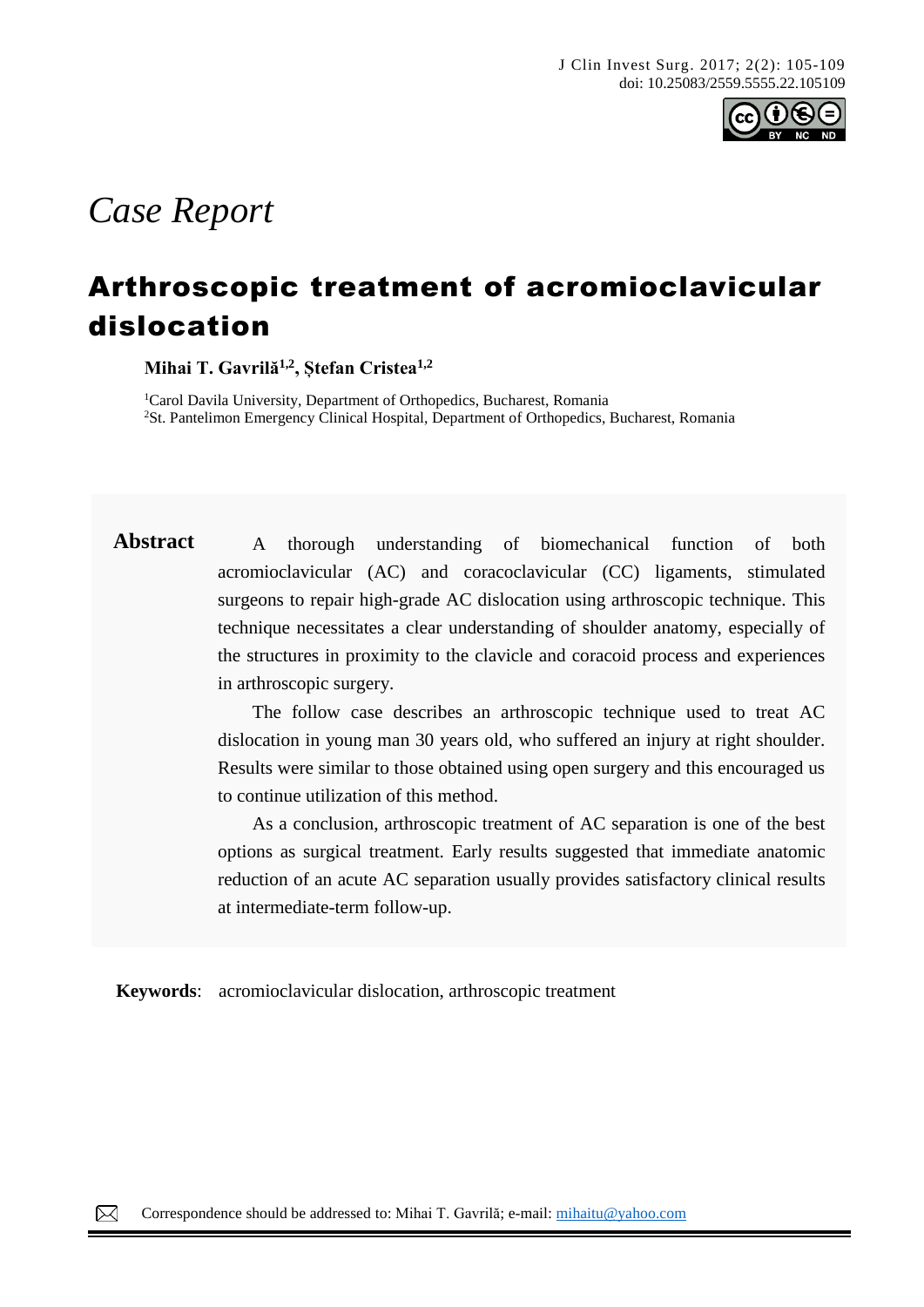### **Introduction**

The purpose of surgery in AC dislocation is to restore the normal anatomy of the shoulder, knowing importance of clavicle as a link between thorax and superior arm (1). CC ligaments keep clavicle connected with coracoid in moment of abduction. In AC separation these ligaments are torn and upper arm, under influence of weight drop down, while clavicle under action of trapezius lifts up. AC separations are classified in six types after Rockwood (2). The first two degreases are treated conservatively, the last three are treated operatively and the type three is treated both conservatively and operatively (athletes and highdemand manual laborers) (3, 4).

Open surgery was done with success for many decades and this challenged surgeons to use arthroscopic technique in treatment of this instability (5). The advantages of this technique are: the minimally invasive nature of arthroscopic surgery, deltotrapezial fascia is not removed from lateral clavicle, direct visualization of AC joint reduction and placement of coracoid fixation under protected visualization. Additionally allows glenohumeral inspection and treatment of concomitant pathology.

#### **Case presentation**

We present now a case of a young patient who had an injury by falling on the right shoulder with acromioclavicular dislocation type V (Figures 1-2).



**Figure 1.** Acromioclavicular dislocation; clinical aspect



**Figure 2**. Acromioclavicular dislocation; radiological aspect

After debated we choose like modality of treatment, arthroscopic repair of lesion using Dog Bone Button (6). The Dog Bone Button is a precontoured button that allows the use of multiple Fiber Tape sutures for AC joint reduction, providing a construct that is twice as strong as existing AC joint repair devices. Because trauma was recent, was not necessary to augment the repair with autograft. The steps of surgery were as follow (7).

#### *Patient positioning*

Patient was placed in beach-chair position. Once more under anesthesia was performed an examination of shoulder (glenohumeral joint and AC joint). After draping with sterile fileds, shoulder was positioned in such way to allow a Mini-C-arm to be used for verification during approach or drilling ligament reconstruction tunnels. For arthroscopy, a standard 30 degree arthroscope was used with three working portals: posterior, anterolateral and accessory anteromedial (Figure 3).



**Figure 3**. Patient positioning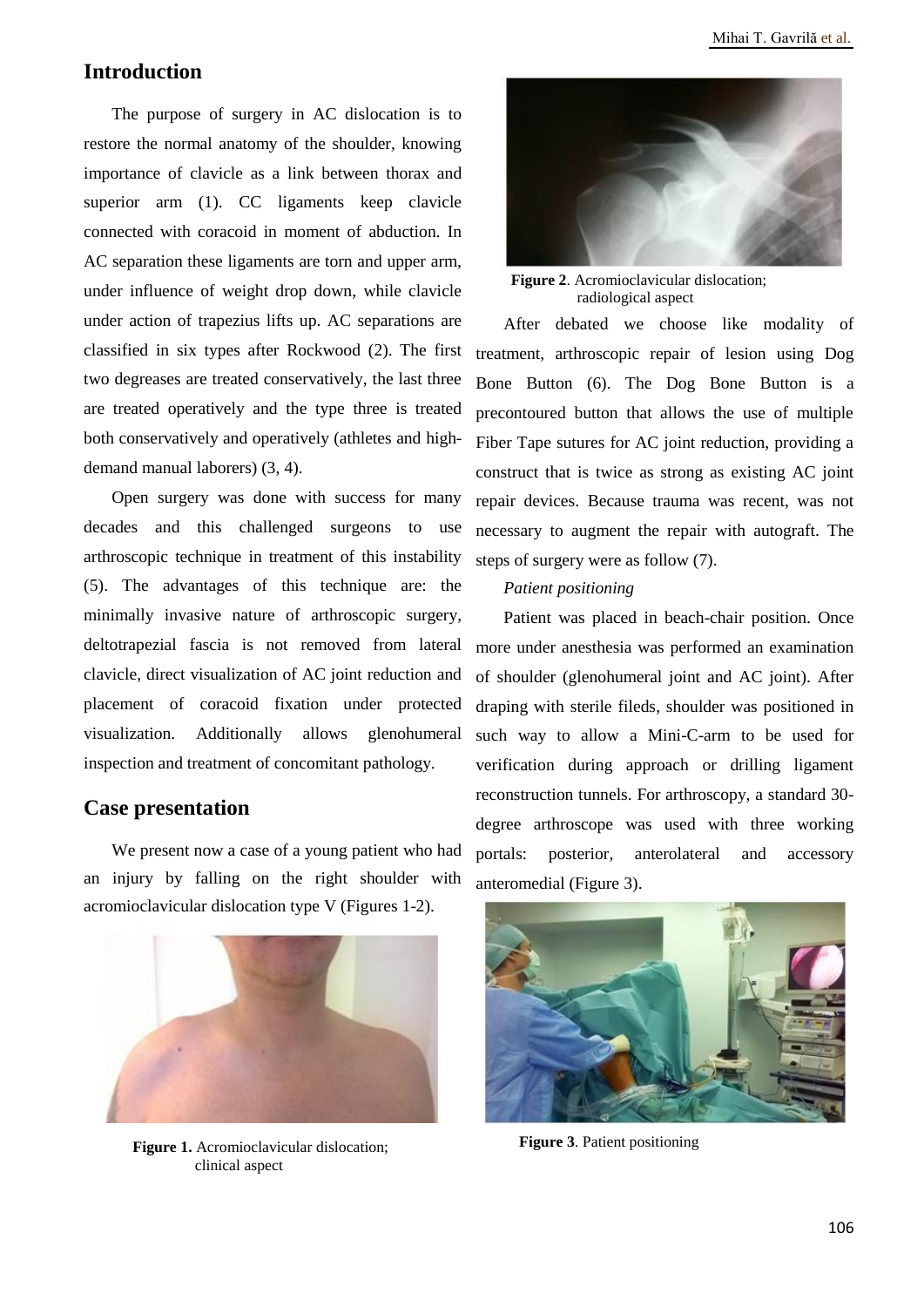#### *Surgical technique*

For our case, we used dog bone button device placed through clavicle and coracoid in an anatomic position corresponding to the native ligaments. This was done with help of drill guide system. Operation started with a routine diagnostic glenohumeral joint arthroscopy through the standard posterior portal. The anterolateral portal was positioned using a spinal needle for guidance, within the anterior edge of the rotator interval. The secondary low anteromedial portal was made at 1-2 cm under the tip of coracoid process to allow introduction of 8.25 mm cannula to make possible passage and handling of the guide.

After this step rotator interval was cleared and with help of radiofrequency ablation device, inserted through the anterior portal, the coracoid undersurface was debrided to ensure visualization of the medial and lateral edge of the undersurface of the coracoid process extending to the base.

Next, an incision of 3,5 cm was made perpendicular to the clavicle approximately 3-4 cm medial to the lateral border of the clavicle. The fascia was incised to expose the bone. After that the AC joint was reduced and held in reduction (under fluoroscopic control).

To drill the tunnel, a special guide was introduced in 8.25 mm cannula with tip fixed under the coracoid process. The guide arms feature angled tips and two post to help seat the guide firmly against the base of the coracoid. Under direct arthroscopic visualization 3 mm cannulated drill was introduced through the guide in the midline of the clavicle and the base of the coracoid process. A suture lasso is passed through the cannulated drill. This is used to pull the dog bone button retrograde through the coracoid and clavicle tunnels until the button is fixed under the coracoid process.

A superior button is applied on the clavicle superior surface and the two Fiber Tape sutures of the device are tensioned keeping the clavicle reduced under fluoroscopic control and secured by alternating activities with acute posttraumatic AC separation.

square knots on the top of the clavicle. The fascia and skin were closed and the arm was placed in a sling postoperatively. A fluoroscopy was used to confirm reduction and position of device and postoperative radiographs was taken to validate the quality of reduction and placement of fixation (Figure 4).



**Figure 4.** Postoperative radiography *Postoperative management*

A rehabilitation program began immediately postoperatively. Patient's shoulder was protected in a sling first 6 weeks. This protection intended to alleviate painful gravity-derived forces on the implant and to promote healing. Next day after surgery he started passive motion and active up to 30 degrees of flexion and abduction for the first 2 weeks. Range of active motion was extended to 60 and 90 degrees in following 4 weeks. After this period patient was instructed to come out of the sling and focus to regain full range of motion and strength. External and internal rotation strengthening are allowed in a neutral position. At 12 weeks activity was function-directed strengthening and sport-directed activity. At 6 months patient were able to return to full sport activities (Figure 5; a-d).

#### **Discussions**

In recent years, arthroscopic techniques have been applied to the treatment of AC joint instability with good clinical results in the short term setting. The surgery was applied for painful AC joint separation classified as Rockwood type IV, V and VI. In our case was a young person, eager to turn back to sportive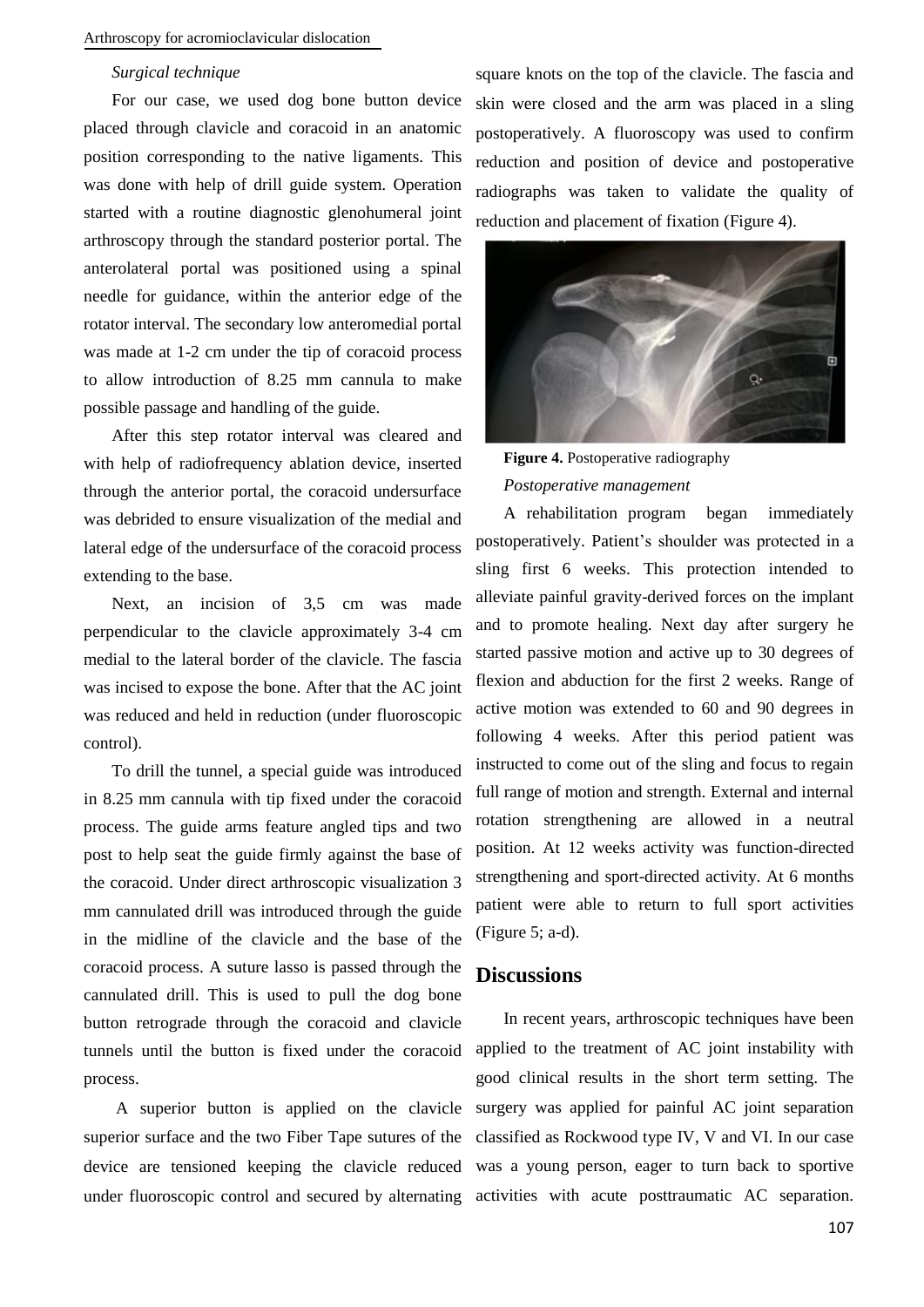that the best results are obtained when anatomic reduction was done immediately after injury. Radiography postoperative showed us good reduction of the clavicle. The patient regained full range of motion, without pain and at 6 months postoperatively was able to return to full sport activities. Removal of the AC Dog Bone implant is not necessary due to its low profile.



**Figure 5**. Clinical aspects at 6 months (a, b, c, d)

#### **Conclusions**

Arthroscopic treatment of AC separation is one of the best options as surgical treatment. It must be stressed that only an experienced arthroscopist should perform this technique to allow precise placement of the tunnel and implant fixation. Dog bone button was one of the first choice from the assembly of implants existing on the market. Because the Dog-Bone buttons can be applied to the TightRopes after they are passed, the tunnels in the clavicle and coracoid can be small (3 mm). A small hole in the coracoid process reduces the possibility of coracoid fracture, which is a risk with the larger coracoid tunnel used for another constructs (8,9). This technique is a novel, anatomical, and

Intervention was done as soon as possible knowing nonrigid reconstruction of the AC joint, aiming for the advantages and minimizing the limitations of others techniques.

> Early results suggested that immediate anatomic reduction of an acute AC separation with this kind of device provides satisfactory clinical results at intermediate-term follow-up (10-13).

#### **References**

1. Rios CG, Arciero RA, Mazzocca AD. Anatomy of the clavicle and coracoid process for reconstruction of the coracoclavicular ligaments. *Am J Sports Med*. 2007; 35(5): 811-7. PMID: 17293463,

<https://doi.org/10.1177/0363546506297536>

- 2. Li MK, Woods D. Ligament Augmentation and Reconstruction System Failures in Repair of Grade V Acromioclavicular Joint Dislocation. *Case Rep Orthop*. 2017; 2017: 3792610. PMID: 29038741, <https://doi.org/10.1155/2017/3792610>
- 3. Bradley JP, Elkousy H. Decision making: operative versus nonoperative treatment of acromioclavicular joint injuries. *Clin Sports Med*. 2003; 22(2): 277–90. PMID: 12825530, [https://doi.org/10.1016/S0278-5919\(02\)00098-4](https://doi.org/10.1016/S0278-5919(02)00098-4)
- 4. Simovitch R, Sanders B, Ozbaydar M, Lavery K, Warner JJ. Acromioclavicular joint injuries: diagnosis and management. *J Am Acad Orthop Surg*. 2009; 17(4): 207–19. PMID: 19307670, [https://doi.org/10.5435/00124635-200904000-](https://doi.org/10.5435/00124635-200904000-00002) [00002](https://doi.org/10.5435/00124635-200904000-00002)
- 5. Salzmann GM, Walz L, Schoettle PB, Imhoff AB. Arthroscopic anatomical reconstruction of the acromioclavicular joint. *Acta Orthop Belg*. 2008; 74(3): 397-400. PMID: 18686468
- 6. Rosslenbroich SB, Schliemann B, Schneider KN, Metzlaff SL, Koesters CA, Weimann A, Petersen W, Raschke MJ. Minimally invasive coracoclavicular ligament reconstruction with a flip-button technique (MINAR): clinical and radiological midterm results. *Am J Sports Med*.